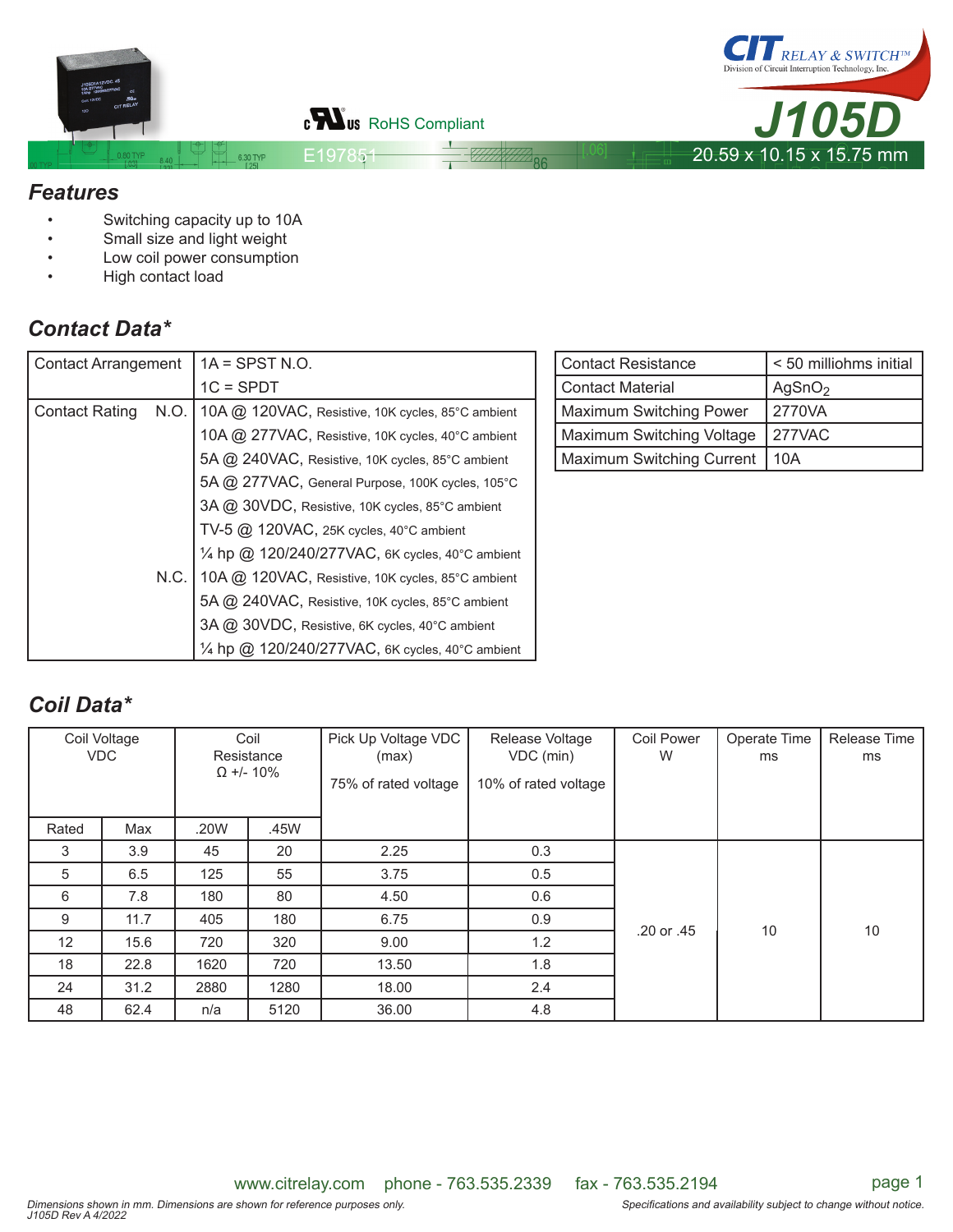

## *General Data\**

| Electrical Life @ rated load           |                           | 100K cycles, average                                  |  |  |
|----------------------------------------|---------------------------|-------------------------------------------------------|--|--|
| Mechanical Life                        |                           | 10M cycles, average                                   |  |  |
| <b>Insulation Resistance</b>           |                           | 1000M Ω min. @ 500VDC, initial                        |  |  |
| Coil to Contact<br>Dielectric Strength |                           | 4000V rms min. @ sea level, initial                   |  |  |
|                                        | <b>Contact to Contact</b> | 1000V rms min. @ sea level, initial                   |  |  |
| <b>Shock Resistance</b>                |                           | 100m/s <sup>2</sup> for 11 ms                         |  |  |
| <b>Vibration Resistance</b>            |                           | 1.50mm double amplitude 10~55Hz                       |  |  |
| <b>Operating Temperature</b>           |                           | -55 $\mathrm{^{\circ}C}$ to +125 $\mathrm{^{\circ}C}$ |  |  |
| Storage Temperature                    |                           | -55 $\mathrm{^{\circ}C}$ to +125 $\mathrm{^{\circ}C}$ |  |  |
| Solderability                          |                           | $260^{\circ}$ C for 5 s                               |  |  |
| Weight                                 |                           | 7g                                                    |  |  |

*\* Values can change due to the switching frequency, desired reli-ability levels, environmental conditions and in-rush load levels. It is recommended to test actual load conditions for the application. It is the user's responsibility to determine the performance suitability for*  their specific application. The use of any coil voltage less than the *rated coil voltage may compromise the operation of the relay.*

 $[.06]$ 

 $\sqrt[4]{86}$ 

### *Ordering Information*

| 1. Series                                                                                                                 | J105D | 1A | S | 12VDC | .45 |
|---------------------------------------------------------------------------------------------------------------------------|-------|----|---|-------|-----|
| J105D                                                                                                                     |       |    |   |       |     |
| 2. Contact Arrangement<br>$1A =$ SPST N.O.<br>1C = SPDT **only available with .45W coil power                             |       |    |   |       |     |
| 3. Sealing Option<br>S = Sealed, Standard                                                                                 |       |    |   |       |     |
| 4. Coil Voltage<br>3VDC<br>5VDC<br>6VDC<br>9VDC<br>12VDC<br>18VDC<br>24VDC<br>48VDC **only available with .45W coil power |       |    |   |       |     |
| 5. Coil Power<br>$.20 = .20W$<br>$.45 = .45W$                                                                             |       |    |   |       |     |